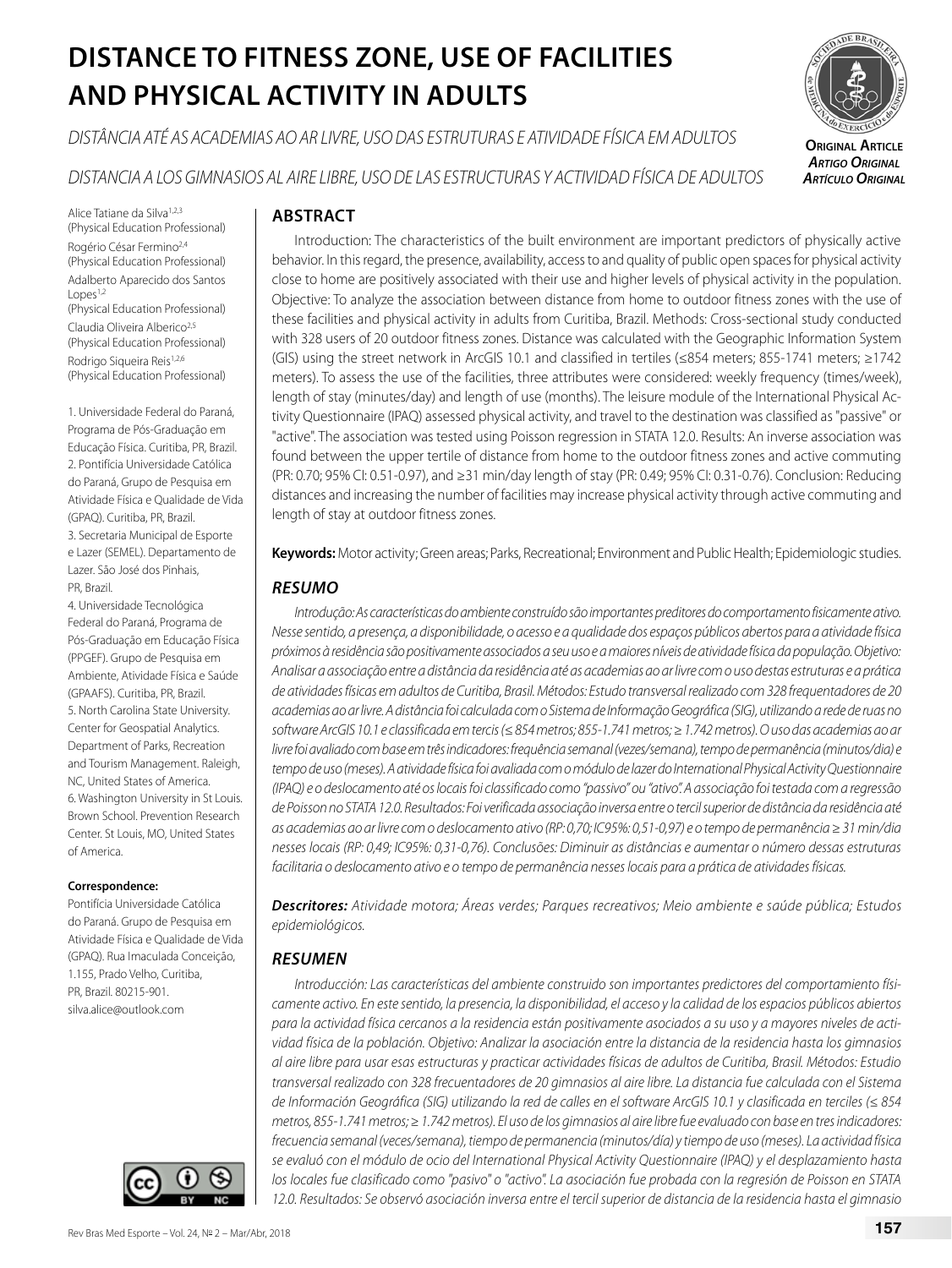*al aire libre con el desplazamiento activo (RP: 0,70; IC95%: 0,51-0,97) y el tiempo de permanencia ≥ 31 min/día en esos lugares (RP: 0,49; IC95%: 0,31-0,76). Conclusiones: Disminuir las distancias y aumentar el número de esas estructuras facilitaría el desplazamiento activo y el tiempo de permanencia en esos lugares para la práctica de actividades físicas.*

*Descriptores: Actividad motora; Áreas verdes; Parques recreativos; Medio ambiente y salud pública; Estudios epidemiológicos.*

DOI: http://dx.doi.org/10.1590/1517-869220182402180439 Article received on 05/24/2017 accepted on 08/14/2017

## **INTRODUCTION**

Evidence shows that several characteristics of the built environment in urban cities are important predictors of physical activity, especially in commuting and leisure.<sup>1-4</sup> Presence, availability, access and quality of public open spaces for physical activity near home are positively associated to the use of those spaces for leisure and physical activity.<sup>5,6</sup>

Results from a national telephone-based survey in Brazil (VIGITEL) revealed a 67% increase in the probability of practicing physical activity in leisure time for adults, when adequate physical activity locations were available near their home<sup>7</sup>. However, other studies show this association varies according to characteristics of the locations and type of physical activity.<sup>8</sup> For example, the proximity from home to sport and leisure centers (places with different areas and structures for physical activity) increases in 126% the probability of walking, while the number of fitness centers improves in 52% the probability of moderate to vigorous physical activity in leisure time.<sup>8</sup>

Since the 1960's, Curitiba has invested in public policy related to health promotion associated to public space remodeling to become more appropriate for physical activity.<sup>9,10</sup> These spaces include parks, plazas, green areas, and recreation centers, with several areas, structures and equipment for physical activity.<sup>9,10</sup> These places are often used by the community and frequency to parks and plazas has been found positively associated to higher levels of leisure time physical activity.<sup>9,11,12</sup>

Starting in 2008, outdoor gyms known as fitness zones were installed throughout the city, as stationary facilities for aerobics exercises, muscular strengthening, stretching and articular mobility.<sup>13</sup> In Curitiba, there were 196 fitness zones units available<sup>14</sup> by December 2017. Limited evidence is available on fitness zones, but it is known women, middle-aged and physically active people use them more frequently.13,15,16 Nonetheless, no other studies have explored the association between distance from home to fitness zones and the use of facilities and level of physical activity.

The understanding of this relationship is important so that municipal managers have a solid support to optimize resources for implementation and maintenance of these structures, prioritizing the access and, consequently, use of fitness zones. Furthermore, as a result, it is possible to attenuate the inequality in access to physical activity, with positive results for community health. Therefore, the aim of this study was to analyze the association between distance from home to fitness zones, use of structures and physical activity in adults from Curitiba, Brazil.

# **MATERIALS AND METHODS**

## **Study design, characteristics and ethics**

The present study is part of a project entitled "*Fitness zone of Curitiba: effects on the physical activity level and quality of life of the population*". 13 In 2012, a cross-sectional study was conducted with face-to-face intercept interviews, in which participated adult users of 20 fitness zones in the city of Curitiba. Protocols followed ethical recommendations, participants signed a consent form and the Ethics Committee in Research at PUCPR approved all procedures (85.033/2012).

# **Site selection and data collection**

A total of 100 fitness zone were installed in Curitiba in the beginning of the project. Twenty were systematically selected to guarantee representation, according to population density and income. Further details on the selection and characteristics of the fitness zones can be consulted in the literature<sup>13</sup>

Fifteen interviewers were trained, and instructed to approach the highest number of adults (≥18 years) who were using fitness zones equipment for physical activity during data collection. In case no one was found there, researchers had to remain in the area for one hour to wait for possible users. Surveys were conducted in two week days (Monday and Thursday) and two weekend days (Saturday and Sunday), in four periods of the day (8:00-9:00, 11:00-12:00, 14:00-15:00, 17:00-18:00).

The survey was created based on other instruments developed for similar studies in the United States<sup>17</sup> which was translated, adapted to the Brazilian context and applied in other studies in Curitiba.<sup>12,13</sup>

#### **Dependent variable**

The use of fitness zones was assessed based on three indicators: weekly frequency (times per week), length of stay (minutes per day) and length of use (months). Weekly frequency was assessed by the question: "*How often do you come to this fitness zones*?", which was categorized in "≤2 times/ week" and "≥3 times/week". Length of stay was assessed by the question: "*On a habitual day you come to a fitness zones, how long do you stay in this location*?", operationalized in "≤30 min/day" and "≥31 min/day". The length of use was assessed by the question: "*How long have you been using this fitness zones*?" operationalized in "≤11 months" and "≥12 months". Details on variables, responses and scales may be consulted in previous publications.13

#### *Leisure time physical activity*

Weekly habitual physical activity was assessed by the leisure module of The International Physical Activity Questionnaire (IPAQ). Walking and total physical activity were analyzed separately, and both were categorized in "<150 min/week" and "≥150 min/week".11

#### *Commute to fitness zones*

The type of commute to fitness zones was assessed by the question "*Usually, how do you commute to this fitness zone*?". Response options were categorized in "passive commute" (car, motorcycle, public transport), and "active commute" (walking or riding a bicycle).11

### **Independent variable**

To assess distance from participants' home to the fitness zones where they were surveyed, a database was organized with home location information (street name, number and postal code). Data on incomplete addresses were excluded (20%).

Participants' homes and fitness zones were geocoded on ArcGIS 10.1 from ESRI®. The smallest distance from home to the locations was calculated with Geographic Information System (GIS) using street network. For analysis, this variable was categorized in tertiles and classified in three levels (1<sup>st</sup> tertile: ≤854 meters; 2<sup>nd</sup> tertile: 855-1,741 meters; 3<sup>rd</sup> tertile: ≥1,742 meters). (Figure 1)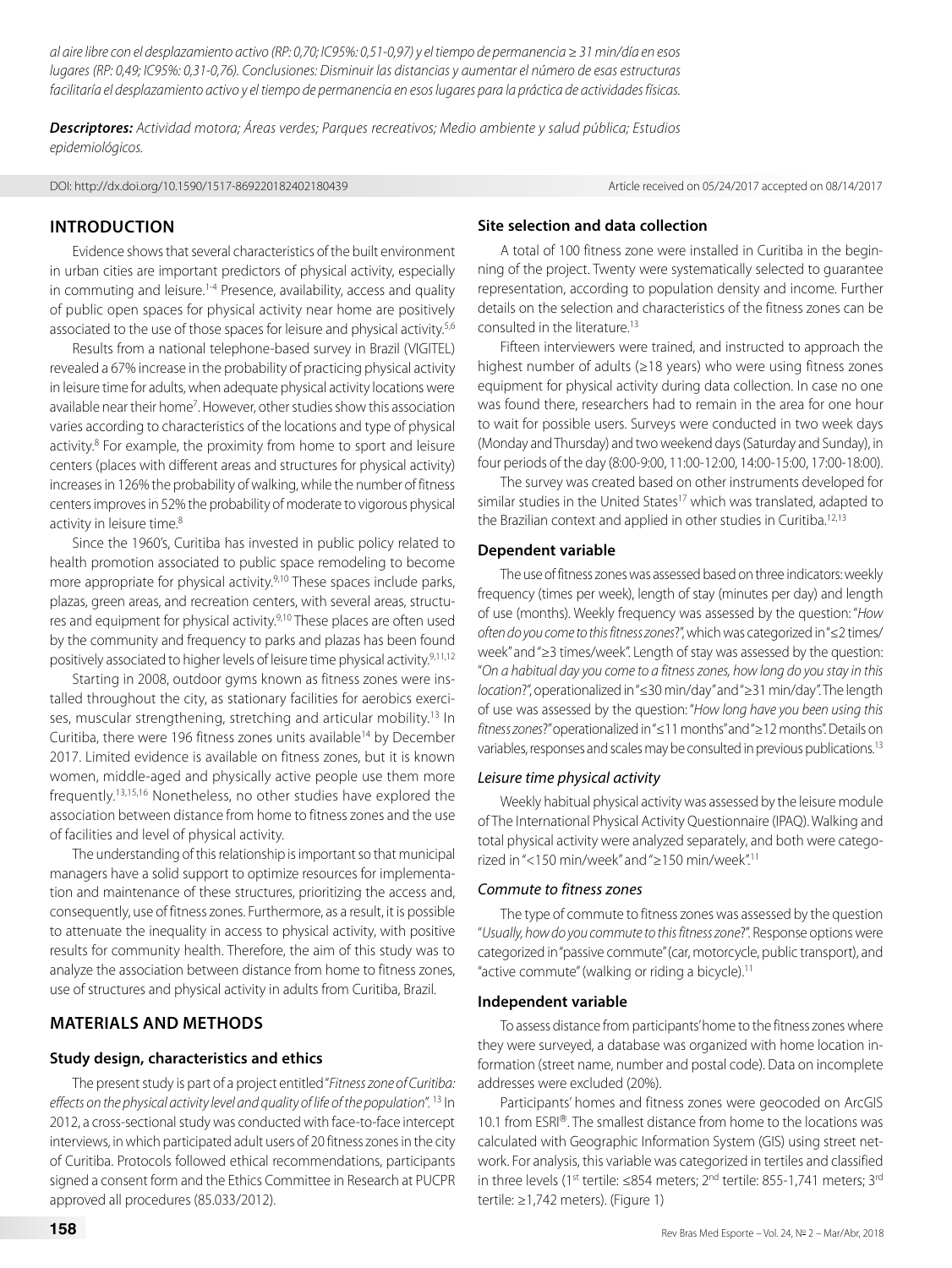

Figure 1. Smallest distance over street network, from home to fitness zone where participants were surveyed. Curitiba-PR, Brazil, 2012 (n=328).

#### **Covariables**

Variables potentially associated to physical activity and/or use of public open spaces were identified in the literature review: individual, sociodemographic, psychosocial and safety perception.<sup>10,13,18-20</sup> These variables were tested as possible covariables and the description follows.

#### *Individual and sociodemographic variables*

Gender ("male", "female") was observed, age was categorized in "18-59 years" and "≥60 years", and marital status classified as "single" (single, separated, widowed) or "married" (married, living with a partner). Education was classified in "high school" and "higher education", while household income "≤R\$ 2,999.00" and "≥R\$ 3,000.00". Body mass index (BMI) was calculated based on self-reported weight and height and participants classified in "normal weight" (24.9 kg/m<sup>2</sup>) and "overweight" ( $\ge$ 25.0 kg/m<sup>2</sup>).

#### *Psychosocial variables*

Social support was assessed through three questions on weekly frequency of an invitation from a family member or friend, company or encouragement to go to a fitness zone fitness zone.<sup>21</sup> Questions had three possible responses: "never" (cod.: 0), "sometimes" (cod.: 1) and "always" (cod.: 2). For analysis, the social support score was summarized and classified in: "0 points", "1-3 points" and "≥4 points".

#### *Safety perception to use fitness zones*

This variable was assessed based in three independent questions about safety perception to use fitness zone in the morning, afternoon and evening<sup>22</sup>. The responses were in a five-point Likert scale (totally disagree, partially disagree, don't disagree/agree, partially agree and totally agree). The variable was operationalized in "poor" perception (totally/partially disagree), "not poor/not good" (don't disagree/agree) and "good" (totally/partially agree).

# Rev Bras Med Esporte – Vol. 24, № 2 – Mar/Abr, 2018 **159**

#### **Statistical analysis**

Descriptive analysis of distance to fitness zone included mean, median and range. Absolute and relative frequencies were used to compare proportions of dependent variables and the tertiles of distance to fitness zone. Poisson regression was used to test association between the variables. Multivariate associations were analyzed according to the following models: "model 1" – adjusted for sociodemographic variables (gender, age, marital status, education, household income and BMI); "model 2" – adjusted for psychosocial variables (social support from family and friends); "model 3" – adjusted for safety perception (morning, afternoon and evening). Variables analyzed with forced entry method on STATA 12.0 and the level of significance set at 5%.

#### **RESULTS**

Final analytical sample was 328 participants (54.3% women). (Table 1) A larger proportion of participants were between 18-59 years (65.0%), married (65.5%), higher education (54.9%), monthly household income ≥R\$ 3,000.00 (54.3%) and overweight (59.3%). About 40% of the sample scored between 1-3 points in the family social support score. Almost half of participants (48.0%) did not have social support from friends to use fitness zone (0 point score). Most participants reported good safety perception to use fitness zone in the morning (86.3%) and afternoon (78.9%) while 59% reported poor perception of safety to use the locations during the evening. (Table 1)

Approximately seven in every 10 participants, use the fitness zone ≥3 times/week, and remained in the locations for ≥31 minutes/day. About 50% used fitness zone for a period of 12 months or more (Table 1), and 56.7% practiced walking for <150 min/week. Also, seven out of 10 reported ≥150 min/week of total leisure time physical activity (71.9%), while 85.9% were active when going from home to fitness zone.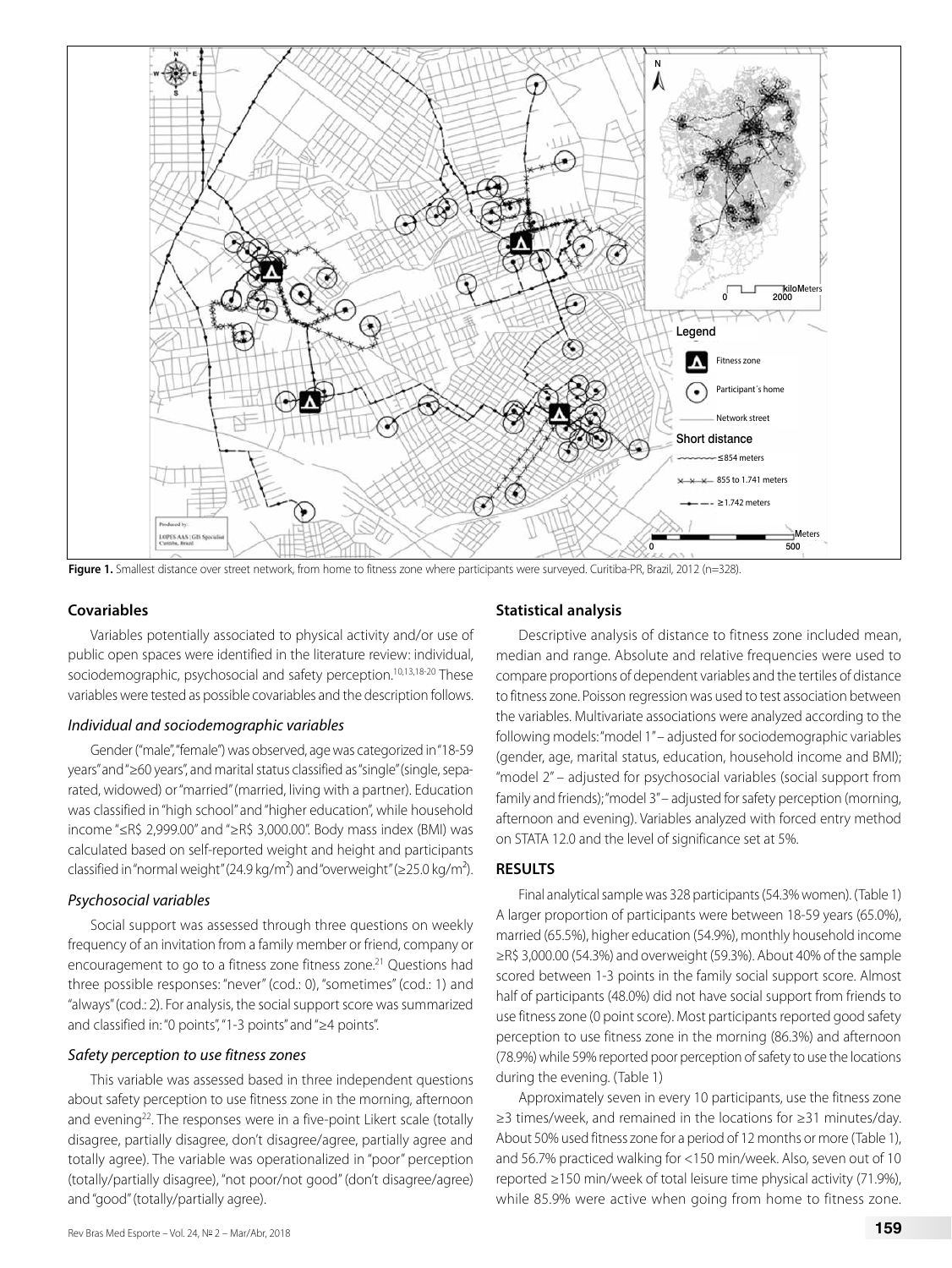|  |  | Table 1. Characteristics of users of fitness zone. Curitiba, PR, Brazil, 2012 (n=328). |  |  |
|--|--|----------------------------------------------------------------------------------------|--|--|
|--|--|----------------------------------------------------------------------------------------|--|--|

| Variables                           | <b>Categories</b>   | n   | %    |
|-------------------------------------|---------------------|-----|------|
| Sociodemographic                    |                     |     |      |
|                                     | Male                | 150 | 45.7 |
| Gender                              | Female              | 178 | 54.3 |
|                                     | 18-59 years         | 211 | 65.0 |
| Age                                 | $\geq 60$ years     | 117 | 35.0 |
|                                     | Single              | 113 | 34.5 |
| Marital status                      | Married             | 215 | 65.5 |
| Education                           | Up to high school   | 105 | 45.1 |
|                                     | Higher education    | 128 | 54.9 |
| Household income (R\$)              | $\leq 2,999.99$     | 177 | 46.6 |
|                                     | $\geq 3,000.00$     | 110 | 54.3 |
| Body mass index (BMI)               | Normal              | 132 | 40.7 |
|                                     | Overweight          | 192 | 59.3 |
| Psychosocial                        |                     |     |      |
|                                     | 0                   | 116 | 38.7 |
| Social support from family (points) | $1 - 3$             | 119 | 39.7 |
|                                     | $4 - 6$             | 65  | 21.6 |
| Social support from friends         | $\mathbf 0$         | 144 | 48.0 |
|                                     | $1 - 3$             | 112 | 37.3 |
| (points)                            | $4 - 6$             | 44  | 14.7 |
| Safety perception to use            |                     |     |      |
| fitness zone                        |                     |     |      |
|                                     | Poor                | 12  | 3.7  |
| Morning                             | Not poor nor good   | 33  | 10.0 |
|                                     | Good                | 283 | 86.3 |
|                                     | Poor                | 20  | 6.1  |
| Afternoon                           | Not poor nor good   | 49  | 15.0 |
|                                     | Good                | 258 | 78.9 |
|                                     | Poor                | 191 | 58.8 |
| Evening                             | Not poor nor good   | 67  | 20.6 |
|                                     | Good                | 67  | 20.6 |
| Use of fitness zone                 |                     |     |      |
| Weekly frequency of use             | $\leq$ 2 times/week | 94  | 30.8 |
|                                     | $\geq$ 3 times/week | 211 | 69.2 |
| Length of stay                      | $\leq$ 30 min/week  | 154 | 50.8 |
|                                     | $\geq$ 31 min/week  | 149 | 49.2 |
| Length of use                       | $\leq$ 11 months    | 169 | 51.5 |
|                                     | $\geq$ 12 months    | 159 | 48.5 |
| <b>Physical activity</b>            |                     |     |      |
| Leisure walking                     | < 150 min/week      | 186 | 56.7 |
|                                     | $\geq 150$ min/week | 142 | 43.3 |
| Total leisure physical activity     | < 150 min/week      | 92  | 28.1 |
|                                     | $\geq 150$ min/week | 235 | 71.9 |
| Commute to fitness zone             | Passive             | 43  | 14.1 |
|                                     | Active              | 261 | 85.9 |

(Table 1) Mean distance from home to fitness zone was 2,007 meters (median: 1,276; range: 23.0-25,379 meters).

Participants who lived ≥1,742 meters from fitness zone showed 29% fewer probability to actively commute to the locations (PR: 0.71;  $C<sub>lq596</sub>: 0.53-0.97; p=0.034$ ). This association maintained after adjusting for social support (model 2 = PR: 0.70;  $Cl_{q, q, q}$ : 0.51-0.97; p=0.030). (Figure 2)

The same group showed a 51% fewer probability to remain in the locations for ≥31 min/day (PR: 0.49; Cl<sub>95%</sub>: 0.31-0.76; p=0.001). Similar results were found when the analysis was adjusted for social support (model 2 = PR: 0.49;  $Cl_{9596}$ : 0.31-0.76; p=0.002) and perception of safety (model 3 = PR: 0.54; CI95%: 0.35-0.85; p=0.008). (Figure 3)

No significant association was found between distance from home to fitness zone with leisure walking, total physical activity, weekly frequency and length of use of locations (months) (p>0.05).

## **DISCUSSION**

This is the first study that sought to explore the association between distance from home to fitness zone with the use of the structures and physical activity in adults. The methods allowed for the representation of users of fitness zone, as well as the distribution of these structures in the city, besides measuring distance with Geographic Information System (GIS), being one of the strength points of the study. The few national



**Figure 2.** Association between distance from residence to fitness zone with active commuting to the place. Curitiba-PR, Brazil 2012 (n=328).



**Figure 3.** Association between distance from residence to fitness zone with the time spent on the place. Curitiba-PR, Brazil 2012 (n=328).

studies on the use of fitness zone, authors were limited to describing characteristics and lifestyle of users, reasons to go to locations, and other characteristics of use of these structures.13,16,23,24

The findings from the present study show an inverse association between the upper tertile of distance from home to fitness zone (≥ 1,742 meters) and active commute and length of stay in these locations (≥31 min/day). The lack of similar studies limits, in part, comparison and discussion of the results. However, some evidence has looked to identify association between distance/access to parks and its use with physical activity in those places.<sup>11,25,26</sup> Other studies searched for the association between distance/access to parks, plazas and public open spaces with physical activity levels of individuals in the community.8,18-20

The distance from home to fitness zone of 1,742 meters or more lowered in 29% the probability of participants being active while commuting to these locations. This result may be partially explained by the need of using motorized vehicles to overcome large distances to fitness zone for physical activity.<sup>17</sup> Even though no studies were found associating distance to parks and active commute to the spaces, one study in Curitiba evaluated users of parks and plazas and showed 91% of participants' living 1km or more distant from a park, reported easy access to parks and about six out of 10 were active when commuting to the locations.<sup>11</sup> In the present study, even after adjusting for social support, distance maintained an inverse association with active commute to locations. Even though social support is an important factor associated to physical activity, $24,19$  this variable was not enough to encourage active commute to fitness zone.

Distance from home to fitness zone of ≥1,742 meters lowered in 51% the probability of participants to remain in the locations for 31 minutes/